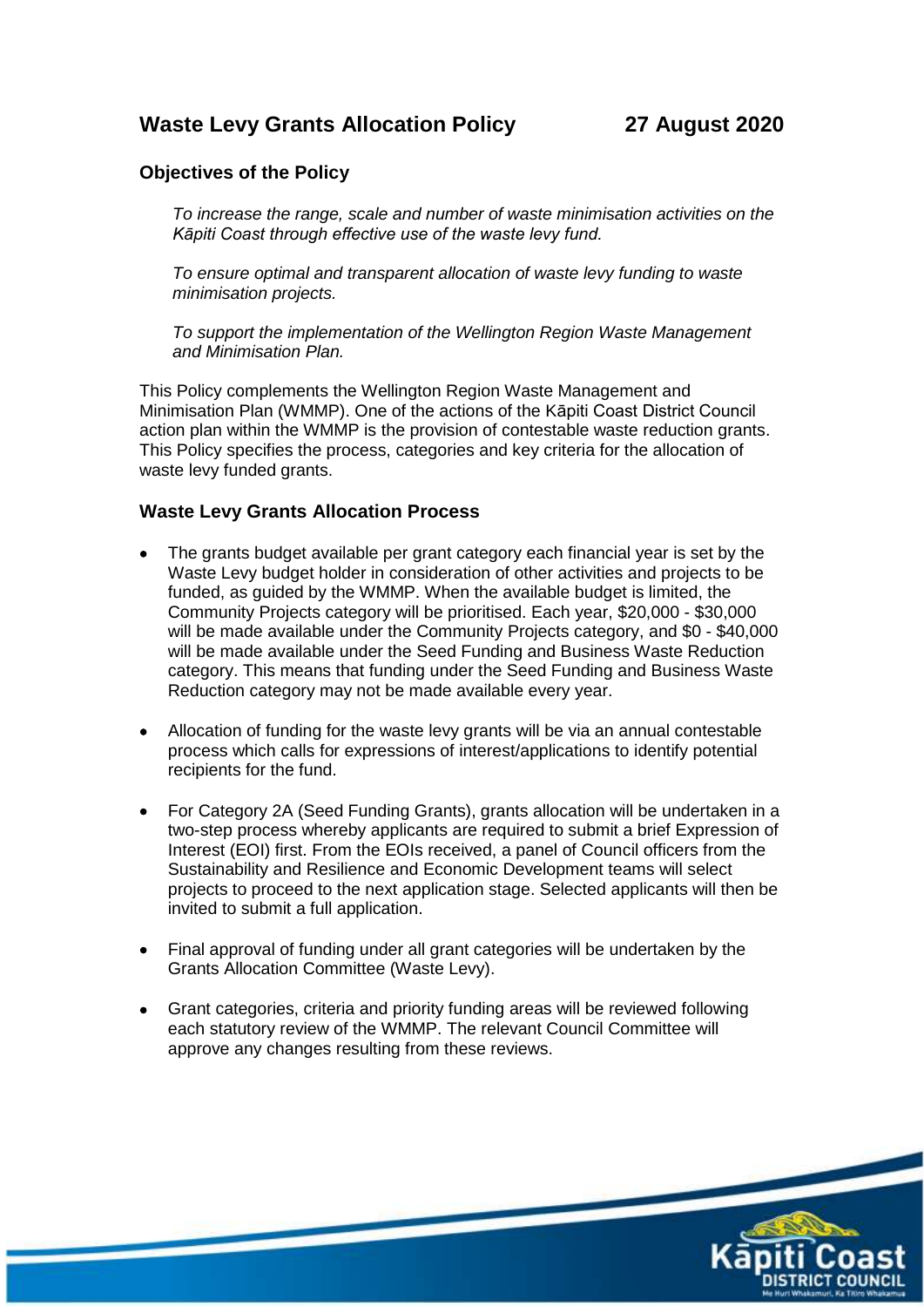## **Grant Categories for Allocation of Waste Levy Grants**

The categories for allocation of the waste levy grants are:

### **1. Community Projects**

To support practical waste minimisation projects which encourage community participation and education and/or are of benefit to the community of Kāpiti and lead to long term waste minimisation action and behaviour change.

### **2. Seed Funding and Business Waste Reduction**

The Seed Funding and Business Waste Reduction category has two sub-categories:

**Category 2A: Seed Funding** seeks to encourage the establishment of waste minimisation businesses or initiatives on the Kāpiti Coast and create opportunities for waste minimisation and economic development.

**Category 2B: Business Waste Reduction** seeks to support existing businesses to implement measures that will lead to long term and measurable minimisation of the waste resulting from the businesses' operations.

## **Key Criteria for Waste Levy Grants Projects**

The key criteria to be met by projects under each funding category are outlined below.

Further application requirements, assessment considerations, and eligible and ineligible purposes are detailed in the Fund Criteria & Application Guidelines for each category.

Funding is only available for projects or portions of projects taking place within the boundaries of the Kāpiti Coast District.

## **Category 1: Community Projects**

The Fund is open to community groups, businesses, Iwi/Māori organisations, educational institutions, neighbourhood groups of at least five households, and other community-based organisations.

The key criteria for assessment of applications to the Community Projects fund are:

- The project will lead to long term waste minimisation actions and behaviour change by participants;
- The project proposal shows how success will be measured in terms of waste reduction and skills learnt. Success must be quantifiable and reported back to Council;
- The breadth and scale of community involvement in the project;
- The likelihood of the project becoming self-sustaining.